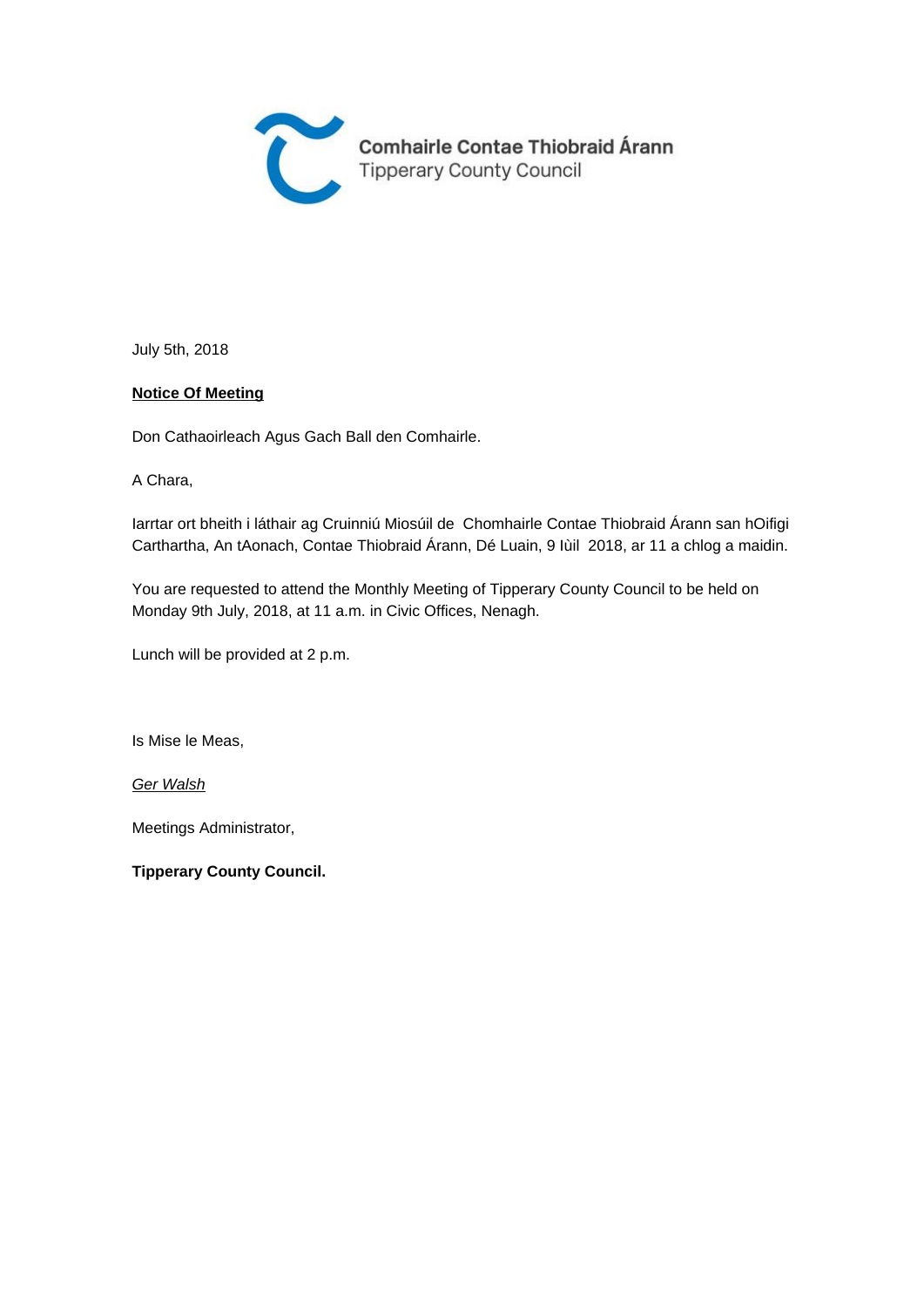# **Agenda**

## **Consideration of Minutes**

## **1.1 Minutes of Council Meeting held on the 11th June, 2018**

**Conferences / Seminars / Training**

- **2.1 Approval to Attendance**
- **2.2 Reports on Conferences**

**Business prescribed by Statute, Standing Orders or Resolution of the Council** 

- **3.1 Section 183 Notice Disposal of lands at Coolnamuck Road, Carrick-on-Suir to Carrick United Soccer Club**
	- Lands no longer required
- **3.2 Section 183 Notice Disposal of land at Ballinderry, Carrick-on-Suir to Rosemary Joy Collins, Ballinderry, Carrick-on-Suir**
	- Lands no longer required.
- **3.3 Section 183 Notice Disposal of 47 Parnell Street, Clonmel (Old Museum) to Michael Guiry**
	- Building deemed surplus to the Council's requirements.
- **3.4 Section 183 Notice Disposal of property at Monksgrange, Grange, Clonmel to David Wachman and Mark Power**
	- Rectification of Title.

## **3.5 Flood Risk Management Plans - reports attached.**

- To consider the River Shannon Flood Risk Management Plan
- To consider the River Suir Flood Risk Management Plan
- To consider the River Nore Risk Management Plan

## **3.6 Draft County Tipperary Digital Strategy 2018-2023 - attached**

**Appointment of Members to Committees or Boards**

## **4.1 Election of Chair Designate Strategic Policy Committee**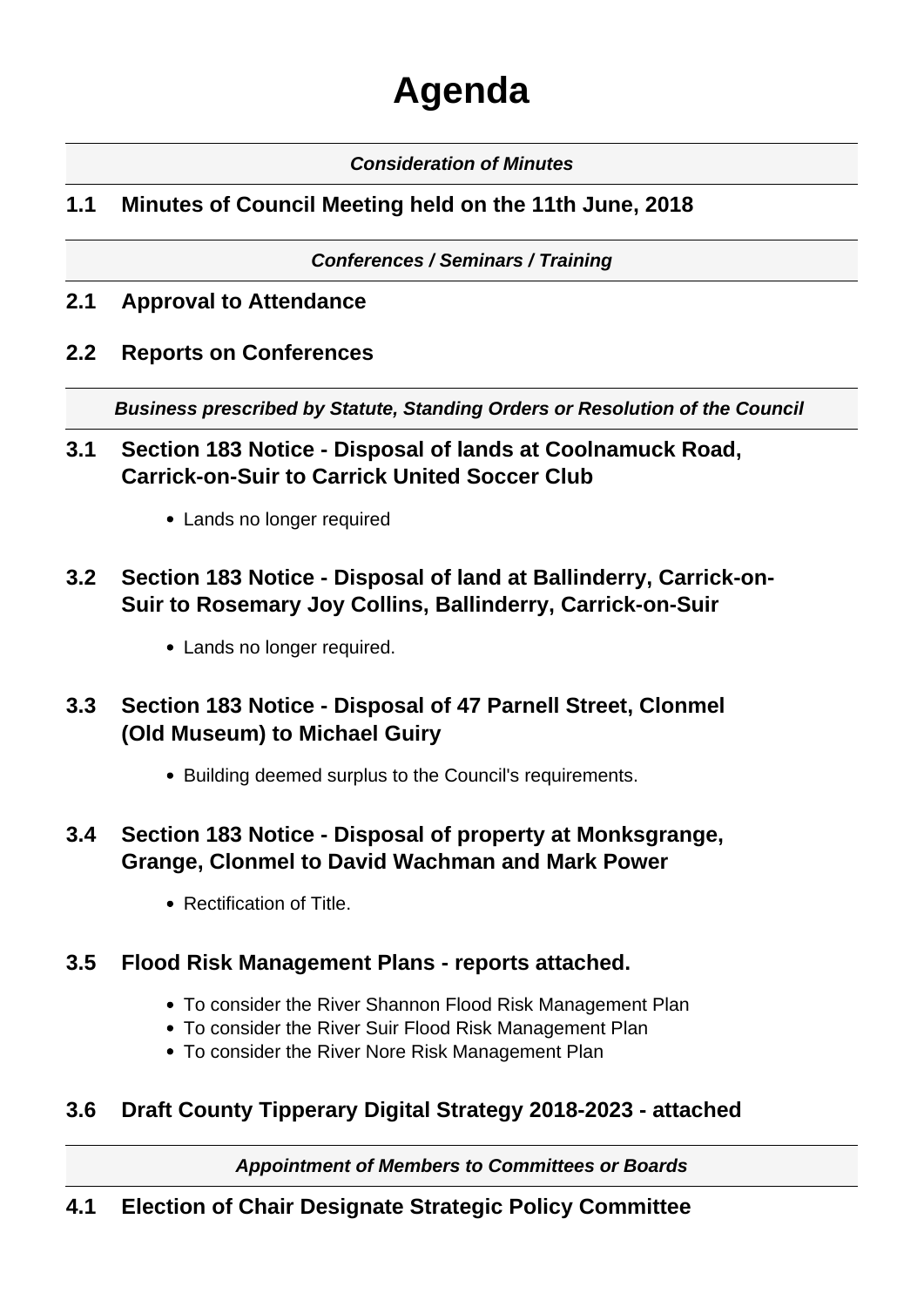• Roads & Transportation SPC

## **4.2 Ratification of replacement nominee to the Board of ETB**

Replacement Nominee following resignation of Cllr. I. Goldsboro

## **4.3 Ratification of Public Participation Members on Tipperary Local Community Development Committee - report attached**

- Community and Voluntary –Mr. Martin Quinn
- Community and Voluntary Mr. Eoin Wolohan
- Environmental Mr. Charles Stanley Smith
- Social Inclusion Mr. John Lupton

#### **Consideration of Reports and Recommendations**

## **5.1 Consideration of Management Report as per Section 136 (2) of the Local Government Act, 2001, as amended by the Local Government Reform Act, 2014 - report attached**

- Roads, Transportation, Health & Safety
- Planning
- Fire & Emergency Services
- Library & Cultural Service
- Finance and Information Technology

#### **Corporate/Organisational Issues**

## **6.1 Agree date for Budget Workshop**

## **Chief Executive / Delegated Officers Orders**

## **7.1 Consideration of Orders for the period to the 30th June, 2018**

## **Notices of Motion (Tipperary County Council Functions)**

## **8.1 Cllr. P. English (Ref 1407)**

That Tipperary County Council establish a commemoration committee to work with local commemoration committees with a brief to organise a proper and respectful commemoration of the first Dáil and the outbreak of the Irish War of Independence on its centenary year in 2019. In the Tipperary constituency in the 1918 elections the following were elected to the first Dáil, Pierce McCan, Seamus Burke, Joseph MacDonagh and P.J. Malone.

Also on the day of the first Dáil meeting on the 21st January, 1919, the first outbreak of the Irish War of Independence occurred at Sologheadbeg, Tipperary, a Pivotal moment in Irish history.

# **8.2 Cllr Roger Kennedy (Ref 1409)**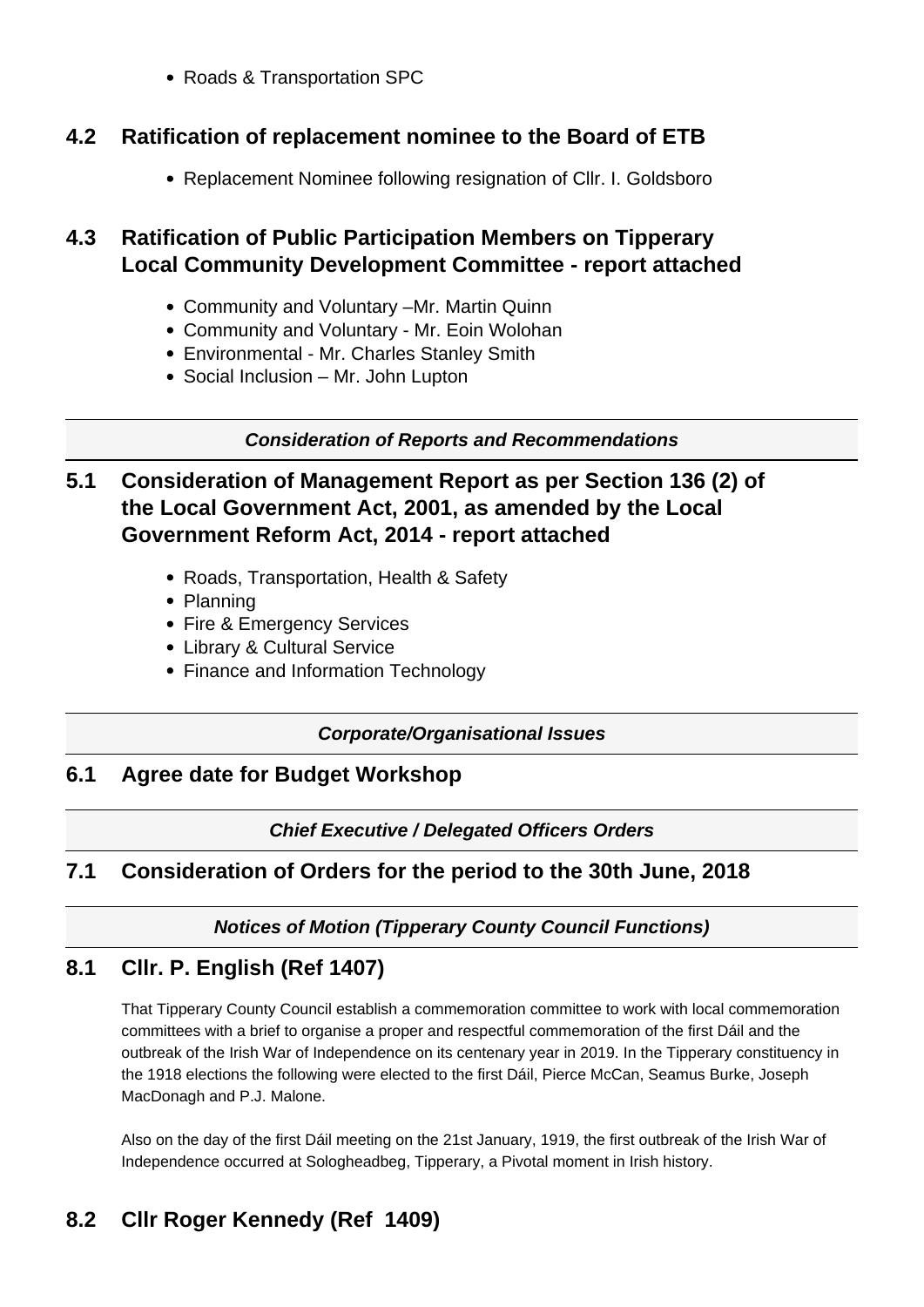That this Council agree to coordinate suitable commemoration for the Tipperary members of the first Dáil on January 21st 2019 to mark the centenary of the first sitting.

#### **Correspondence**

## **9.1 Reply dated 21 June , 2018 from Minister for Agriculture, Food & Marine, Michael Creed**

• NOM 1377 - Mistreatment of Horses

#### **9.2 Reply dated 22nd June, 2018 from Minister Naughten**

• NOM 1205 - Waste Collection Regulations

#### **9.3 Reply dated 22nd June, 2018 from Minister Naughten**

• NOM 1309 - Response in respect of phasing out of Diesel Cars

#### **9.4 Reply dated 25th June, 2018 from HSE**

• NOM 1352 - Re-open extra Mental Health facilities in County Tipperary

## **9.5 Reply dated 26th June from HSE re Mental Health facilities in Co. Tipperary**

• NOM 1348 & 1352 - Mental Health Facilities in County Tipperary.

#### **Resolutions from Other Local Authorities**

#### **10.1 Kerry County Council**

That this Council opposes efforts to require people to work until they are 68.

## **10.2 Kerry County Council**

Whilst welcoming the new proposal from An Post to the Post Office Network, I ask that this Council calls on An Post and the Government to seek a new international partner to allow the Post Offices to offer full Banking Services including Current Accounts, Loans and Mortgages.

## **10.3 Wexford County Council**

Given the continued efforts of the Department of Local Government to undermine local authorities and the increased centralisation of power in Ireland, this council calls on the government to establish an independent convention on the future of local government, that will examine powers, autonomy and funding.

In the event of the failure of government to act, this Council calls on LAMA and the AILG to establish such a convention and to seek cross party support.